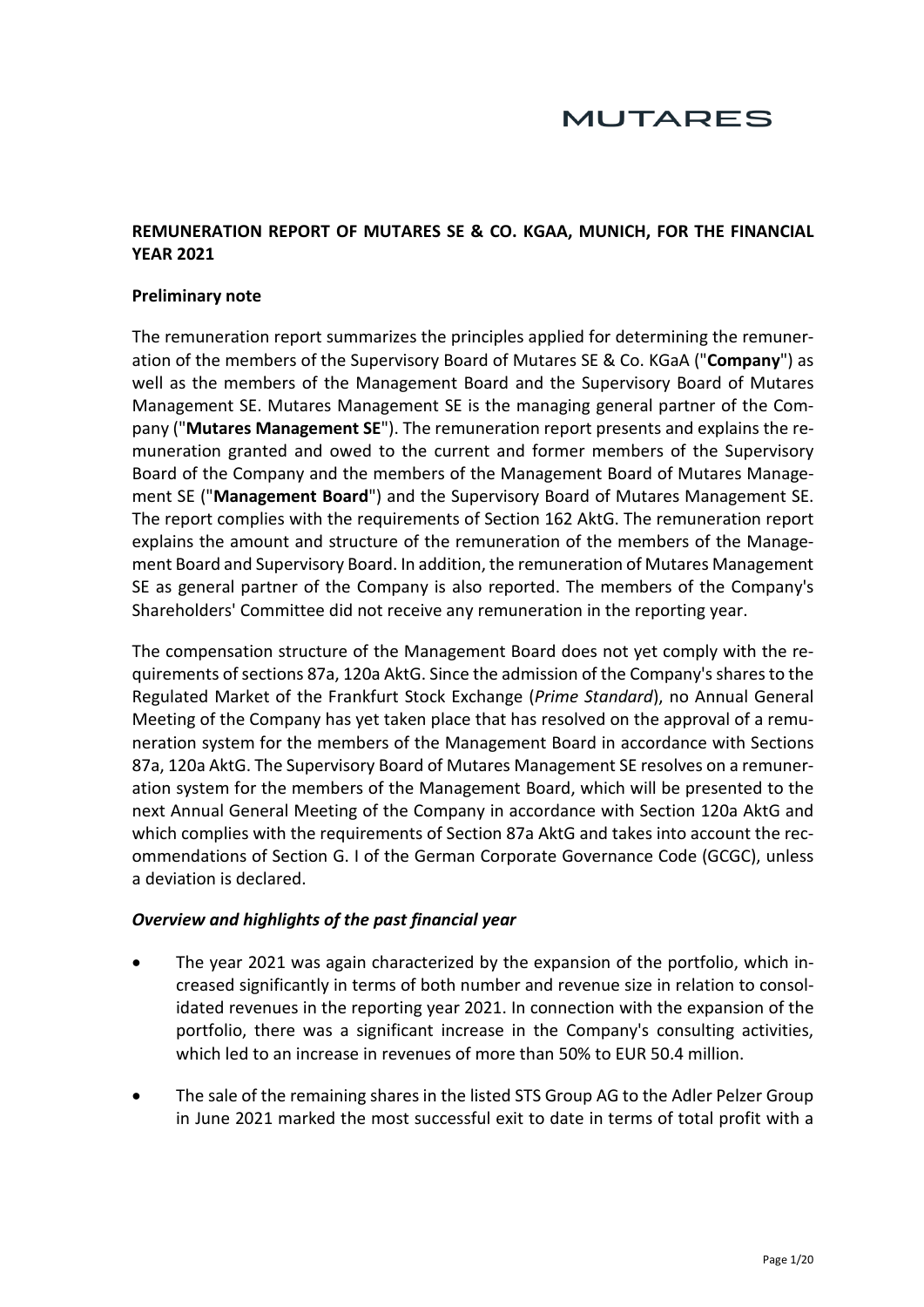portfolio company. The sale contributed more than EUR 20 million to the Company's net income in the reporting year.

- The Company's net income increased by 52% from EUR 33.4 million to EUR 50.7 million compared to the financial year 2020.
- On 20 May 2021, the Annual General Meeting resolved the Stock Option Program 2021, which allows the granting of stock options to four different groups of persons. Stock options have been and continue to be an important instrument for the Company to focus on sustainably increasing shareholder value, which is reflected in the share price development.
- The positive development of the Mutares Group was also rewarded on the capital market with a significant increase in the share price. In the reporting year, the Company's share price rose by around 54% from EUR 14.80 at the beginning of the year to EUR 22.75 at the end of the year. In addition, a dividend of EUR 1.50 per dividendbearing share was distributed. The Company had also successfully completed a rights issue on 14 October 2021. A total of 5,140,439 new no-par value shares of the Company were offered at a subscription price of EUR 19.50 per new share in accordance with the terms and conditions of the subscription offer published in the Federal Gazette. The share capital of the Company was increased by EUR 5,140,439.00 from EUR 15,496,292.00 to EUR 20,636,731.00. At the same time, the shares of the Company were admitted to trading on the Regulated Market of the Frankfurt Stock Exchange with simultaneous admission to the sub-segment of the Regulated Market with additional post-admission obligations (Prime Standard) with the uplisting on 19 October 2021.
- There was a change in the Management Board at the end of the financial year 2021. Dr. Kristian Schleede left the Management Board effective 31 December 2021. As of 19 January 2022, the Management Board consists of three members who take over Dr. Schleede's previous areas of responsibility: Robin Laik (CEO), Mark Friedrich (CFO) and Johannes Laumann (CIO).

### **Main features of the compensation system in the financial year 2021**

The total remuneration of the Management Board is composed of

- a fixed salary,
- a one-year variable compensation,
- a multi-year variable remuneration as well as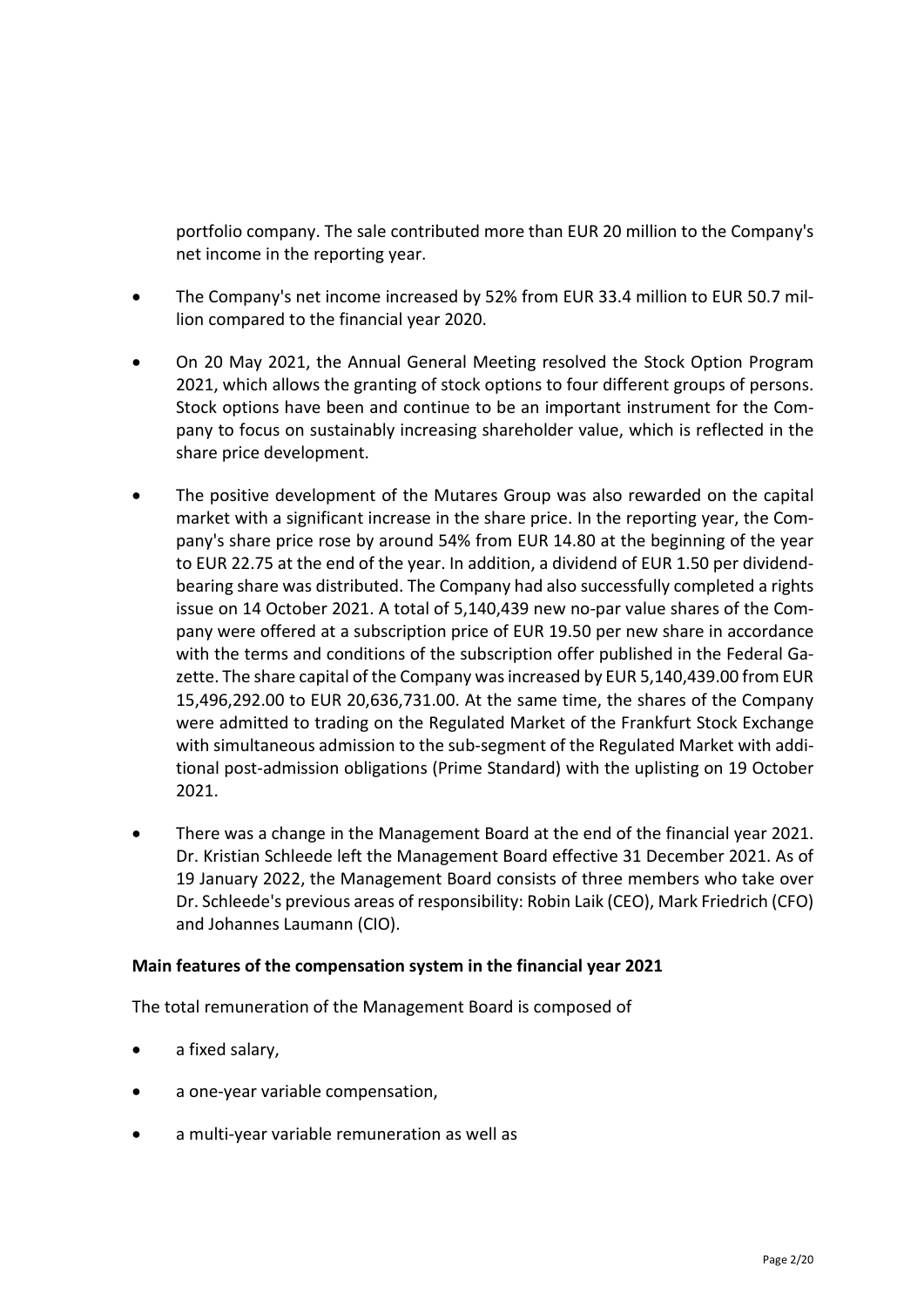# fringe benefits.

The yardsticks for determining the appropriateness of compensation are in particular the duties of the respective Management Board member, his personal performance and the economic situation, success and future prospects of the Company. On the one hand, the compensation structures and the level of compensation are taken into account, as they are customary in the private equity business and necessary for attracting and retaining qualified executives. On the other hand, the compensation structures and compensation levels of comparable listed companies and an individual peer group are used. In order to ensure the appropriateness of the remuneration, the Supervisory Board of Mutares Management SE regularly conducts a horizontal as well as vertical remuneration comparison.

The Supervisory Board of Mutares Management SE is no longer entitled to grant a special bonus under the Management Board service agreements since the financial year 2021. A subsequent change of target values or comparison parameters for the variable remuneration also does not take place.

The service contracts of the Management Board members are regularly concluded with a term of three to five years. The Supervisory Board of Mutares Management SE may deviate from this in justified individual cases. Payments to Management Board members in the event of premature termination of the Management Board service contract are limited to the remuneration for the remaining term of the Management Board service contract that would have been owed without the premature termination. Even in the event of termination of the contract, any outstanding variable compensation components attributable to the period up to termination of the contract will be paid out in accordance with the originally agreed targets or comparison parameters and on the agreed due dates.

The monthly paid fixed compensation and the fringe benefits form the non-performancerelated components of total compensation. The fixed monthly compensation ensures an appropriate basic income for attracting and retaining highly qualified Management Board members and at the same time prevents Management Board members from taking unreasonable risks. In this way, the basic monthly compensation contributes to the long-term development of the Company. The monthly fixed compensation also reflects the role of the individual Management Board member and his area of responsibility on the Management Board.

The one-year variable compensation ("**bonus**") is based on the Company's business performance in the reference period, which in this report is the reporting year. The bonus is exclusively (100%) dependent on the Company's net income. The basis for calculating the bonus is the audited annual financial statements of the Company in accordance with the German Commercial Code (HGB). The bonus is calculated as a percentage of the audited net income and for the Chairman of the Management Board amounts to 4% of net income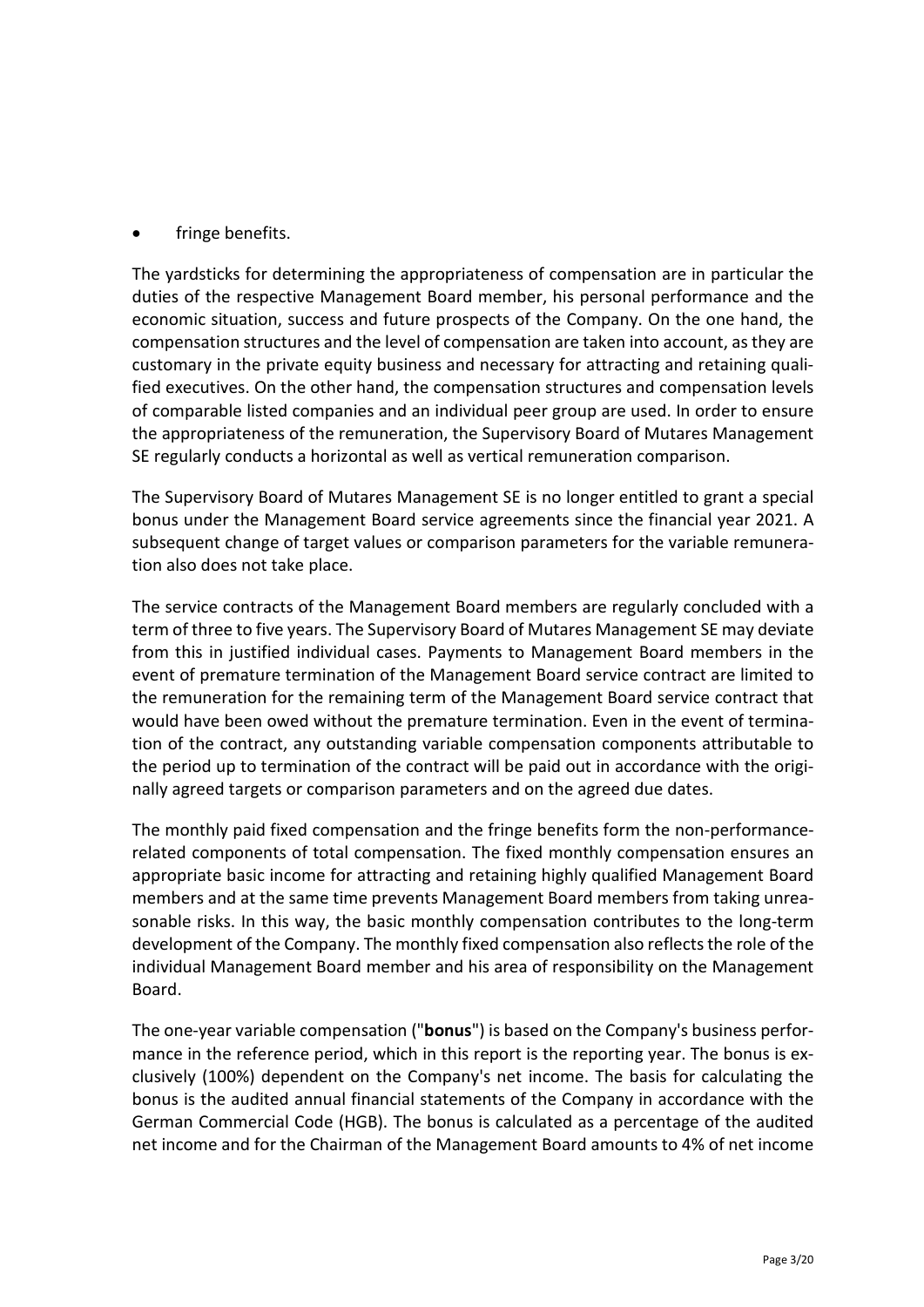for a net income of EUR 10.0 million and increases on a straight-line basis up to 6% of net income for a net income of at least EUR 30.0 million. The percentage remains unchanged at 6% of net income for a net income of EUR 30.0 million and above. For ordinary members of the Management Board, half the percentage of the Chairman has been agreed, i.e. the bonus amounts to 2% of net income for net income of EUR 10.0 million and increases on a straight-line basis up to 3% of net income for net income of at least EUR 30.0 million. The maximum payment amount ("**cap**") of the bonus amounts to EUR 3 million for the Chairman of the Management Board and EUR 1.5 million for each of the ordinary members of the Management Board (corresponds to net income of at least EUR 50.0 million). The members of the Management Board do not receive a bonus if the Company's net income for the year is below EUR 10 million. The bonus is intended to incentivize the ongoing achievement of high net income in line with the business strategy. A high net profit is an expression of the Company's performance and at the same time promotes the Company's dividend strategy.

The bonus is paid annually in April for the previous year. If a Management Board member's service contract commences during the year, he or she receives the bonus for the respective financial year on a pro rata temporis basis.

The **multi-year variable compensation of the** members of the Management Board consists of stock options, the exercise of which islinked to the achievement of a performance target (share price increase). The following three stock option programs were resolved by the Company's Annual General Meeting:

- 1. the Stock Option Program 2016 ("**SOP 2016**") by the Annual General Meeting on 3 June 2016,
- 2. the Stock Option Program 2019 ("**SOP 2019**") by the Annual General Meeting on 23 May 2019, and
- 3. the Stock Option Program 2021 ("**SOP 2021**") by the Annual General Meeting on 20 May 2021.

In all stock option programs, a stock option granted to the respective Management Board member entitles the holder to subscribe for one share at a price ("**exercise price**") corresponding to 70% of the average, volume-weighted closing price of the Company's share in XETRA trading during the last 20 stock market trading days prior to the issue date of the stock options. The stock options granted under the 2016 SOP, 2019 SOP and 2021 SOP can only be exercised if the average, volume-weighted closing price of the Company's shares in XETRA trading during the last 20 stock market trading days prior to the start of the respective exercise period ("**comparison price**") exceeds the exercise price by at least 85.7% ("**performance target**").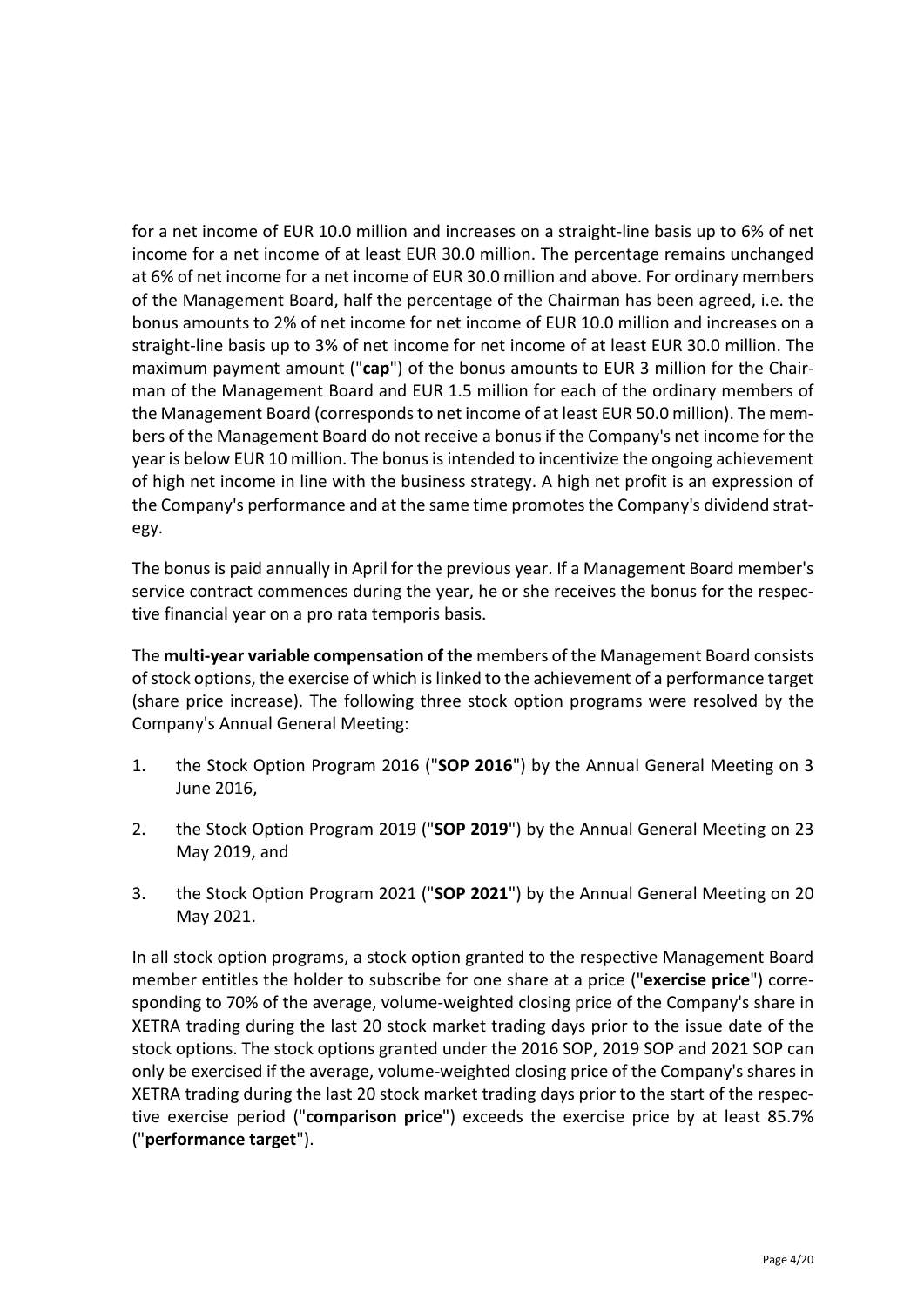All stock option programs contain an anti-dilution clause in the event of capital increases from company funds and other capital measures that have a comparable effect. SOP 2019 and SOP 2021 also provide for a corresponding adjustment of the exercise price if the Company pays, distributes or grants a cash or non-cash dividend to its shareholders after the issue date and before the effective exercise of the stock option by the Management Board member. There is a waiting period of four years for the exercise of the option for each tranche granted. On the day after expiry of the waiting period, the stock options may in principle be exercised for the first time, provided that the exercise conditions, in particular the achievement of the performance target described above, have been met. The exercise period following the waiting period is two years. If not exercised, the stock options expire without compensation six years after the issue date.

The share subscription as part of the multi-year variable compensation allows the Management Board members to participate in the development of the share price. This aligns the objectives of the Management Board and the shareholders and promotes the strategy of sustainably increasing shareholder value. The vesting period and subsequent exercise period incentivize the Management Board members to increase the value of the Company on a long-term and sustainable basis.

In the financial year 2021, a total of 180,000 stock options were issued to the members of the Executive Board.

|                                 | Tran-<br>che       | Allo-<br>cated<br>stock<br>options | Date of<br>issue | <b>Exercise</b><br>price | Expira-<br>tion<br>wai-<br>ting<br>time | Exer-<br>cise pe-<br>riod | <b>Perfor-</b><br>mance<br>target<br>(share<br>price) | <b>Fair value</b><br>at grant<br>date |
|---------------------------------|--------------------|------------------------------------|------------------|--------------------------|-----------------------------------------|---------------------------|-------------------------------------------------------|---------------------------------------|
| <b>Robin</b><br>Laik            | <b>AOP</b><br>2019 | 35,598                             | 21.5.20<br>21    | <b>EUR</b><br>17.13      | 20.5.20<br>25                           | 2 years                   | <b>EUR</b><br>31.81                                   | <b>EUR 7.81</b>                       |
|                                 | <b>AOP</b><br>2021 | 54,402                             | 10.11.2<br>021   | <b>EUR</b><br>16.32      | 9.11.20<br>25                           | 2 years                   | <b>EUR</b><br>30.31                                   | <b>EUR 7.56</b>                       |
| <b>Mark</b><br><b>Friedrich</b> | <b>AOP</b><br>2019 | 17,799                             | 21.5.20<br>21    | <b>EUR</b><br>17.13      | 20.5.20<br>25                           | 2 years                   | <b>EUR</b><br>31.81                                   | <b>EUR 7.81</b>                       |
|                                 | <b>AOP</b><br>2021 | 27,201                             | 10.11.2<br>021   | <b>EUR</b><br>16.32      | 9.11.20<br>25                           | 2 years                   | <b>EUR</b><br>30.31                                   | <b>EUR 7.56</b>                       |

Information on the allocation of stock options of tranches 2019 and 2021 in calendar year 2021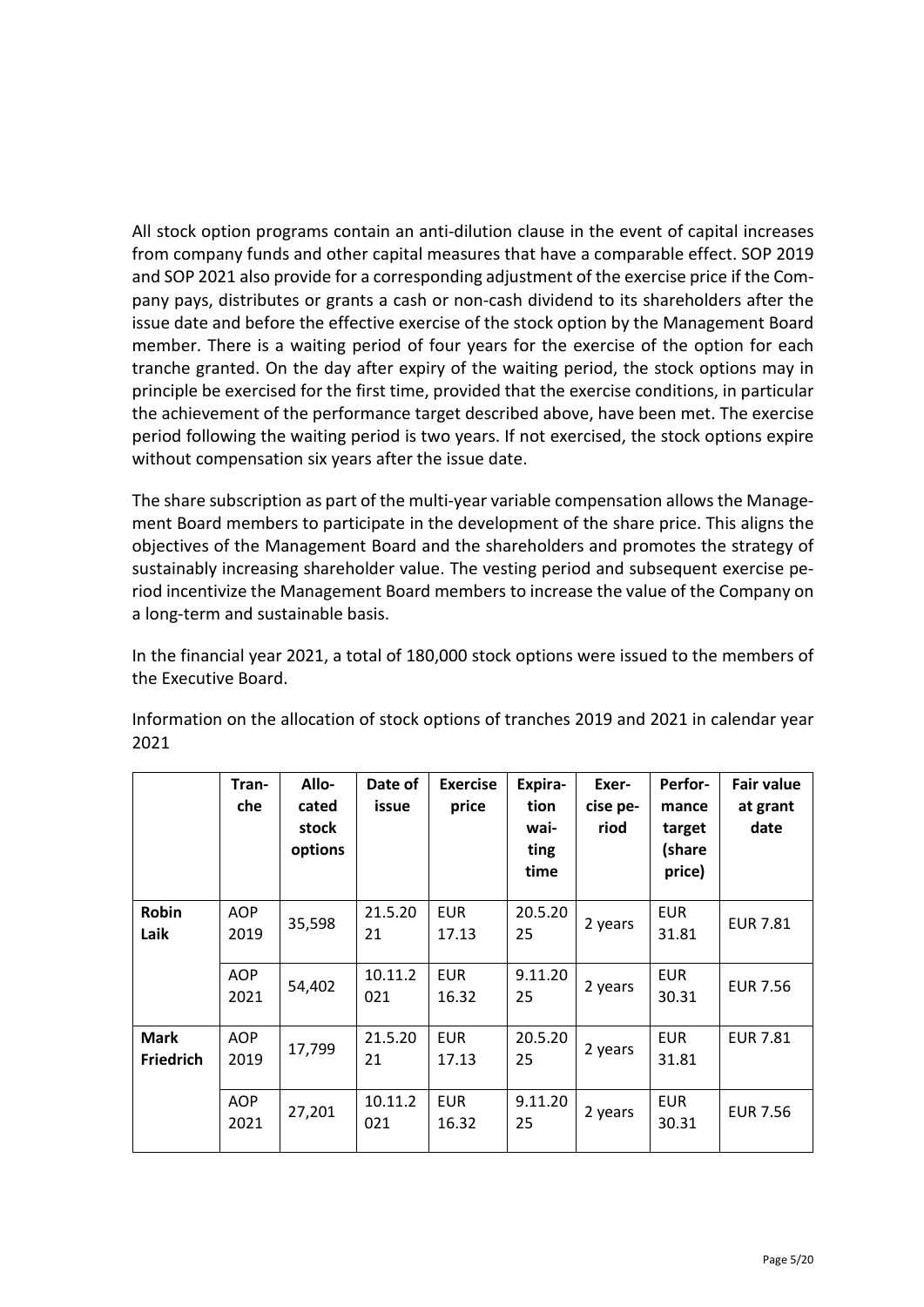| Johannes   | <b>AOP</b>         | 17,799  | 21.5.20        | <b>EUR</b>          | 20.5.20       |         | EUR                 | <b>EUR 7.81</b> |
|------------|--------------------|---------|----------------|---------------------|---------------|---------|---------------------|-----------------|
| Laumann    | 2019               |         | 21             | 17.13               | 25            | 2 years | 31-81               |                 |
|            |                    |         |                |                     |               |         |                     |                 |
|            | <b>AOP</b><br>2021 | 27,201  | 10.11.2<br>021 | <b>EUR</b><br>16.32 | 9.11.20<br>25 | 2 years | <b>EUR</b><br>30.31 | <b>EUR 7.56</b> |
| <b>SUM</b> |                    | 180,000 |                |                     |               |         |                     |                 |

# Development of stock options from the 2016, 2019 and 2021 SOPs in financial year 2021

|                                           | <b>Balance at be-</b><br>ginning of 2021 | <b>Allocated</b><br>in FY<br>2021 | Exer-<br>cisable in<br>reporting<br>year<br>2021 | <b>Exercised in</b><br>reporting<br>year 2021 | <b>Balance at end</b><br>of 2021 |
|-------------------------------------------|------------------------------------------|-----------------------------------|--------------------------------------------------|-----------------------------------------------|----------------------------------|
| <b>Robin Laik</b>                         | 360,000                                  | 90,000                            | 90,000                                           | 90,000                                        | 360,000                          |
| <b>Mark Friedrich</b>                     | 185,000                                  | 45,000                            | 90,000                                           | 90,000                                        | 140,000                          |
| <b>Johannes</b><br>Laumann                | 110,000                                  | 45,000                            | 15,000                                           | 15,000                                        | 140,000                          |
| <b>Kristian</b><br>Dr.<br><b>Schleede</b> | 75,000                                   | 0                                 | 30,000                                           | 30,000                                        | 50,000                           |
| <b>SUM</b>                                | 730,000                                  | 180,000                           | 225,000                                          | 225,000                                       | 690,000                          |

No variable compensation components were withheld or clawed back in the financial year 2021.

There is no pension commitment between the Company and the members of the Management Board. Therefore, the members of the Management Board are not entitled to a company pension.

The members of the Management Board are granted the following **fringe benefits:**

- Company car, which may also be used privately,
- Smartphone, which may also be used privately,
- Contributions to statutory or private health and long-term care insurance,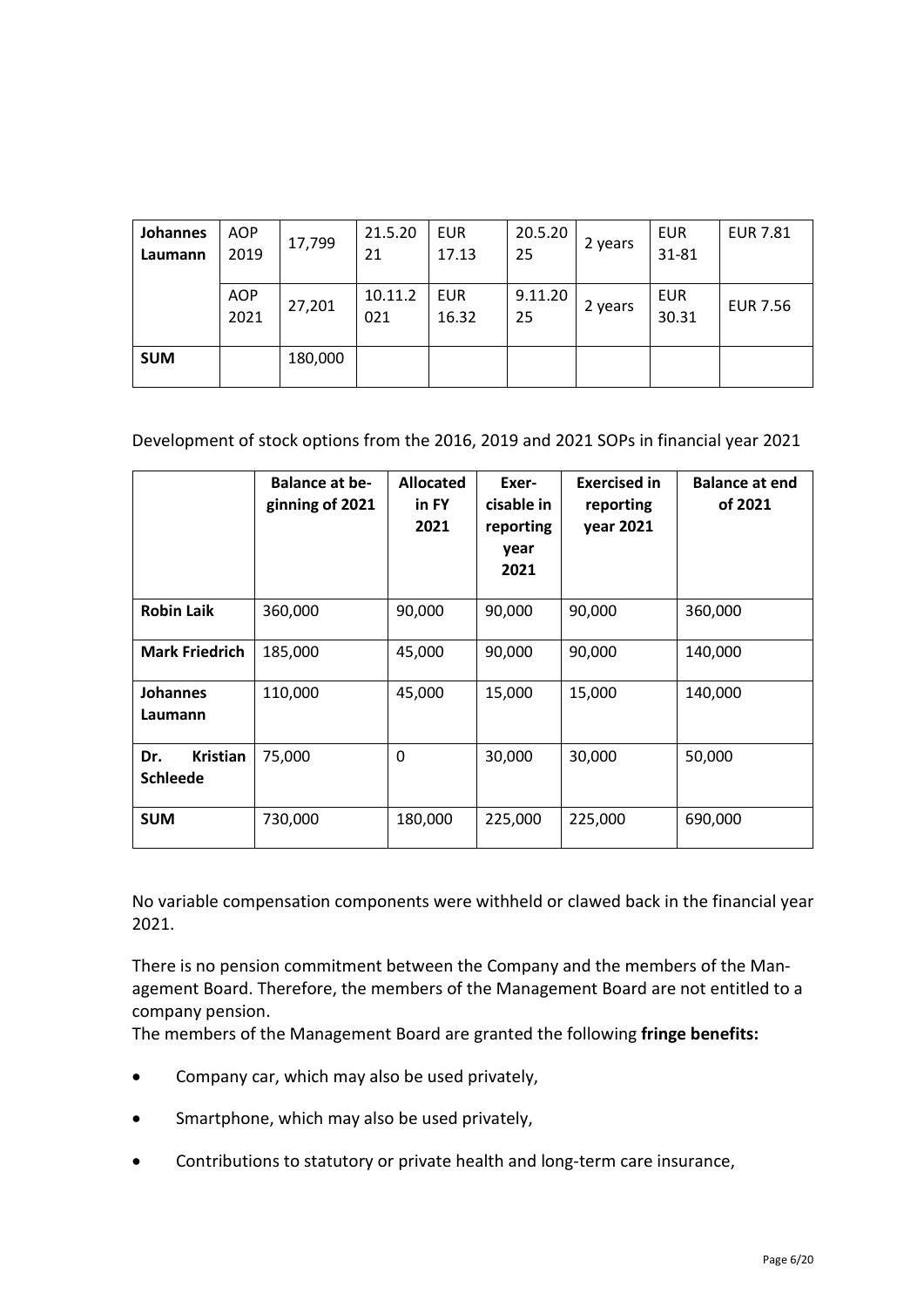- Assumption of the costs for a service apartment,
- Company's D&O insurance (without the corresponding deductible).

The fringe benefits granted mainly consist of contributions to statutory or private health insurance and D&O insurance, as well as the use of a company car. The Company's D&O insurance (pecuniary loss liability insurance) includes a deductible for the members of the Management Board in accordance with the statutory requirements (Section 93 (2) sentence 3 AktG). No advances or loans were granted to members of the Management Board.

# **Appropriateness of the remuneration of the** Management **Board**

In accordance with the remuneration system, the Supervisory Board of Mutares Management SE conducts a review of the market appropriateness of the Management Board remuneration at regular intervals, whereby this is generally based on a horizontal and vertical comparison. The horizontal review of the appropriateness of the remuneration is carried out on the basis of a comparison with other listed portfolio companies from the private equity sector and comparable industries. The peer group comprises the four companies AURELIUS Equity Opportunities SE & Co. KGaA, Deutsche Beteiligungs AG, INDUS Holding AG and MBB SE. A high variable compensation component is typical for the industry.

When determining the remuneration for the Management Board positions, the Supervisory Board of Mutares Management SE also takes into account in particular that there is global competition in the private equity industry for key personnel with industry experience, who are considered the central success factor in this industry. Non-competitive compensation for highly successful managers, as evidenced by their business results, both at Management Board level and at the other management levels, would pose a risk of key personnel leaving the Company and thus a significant risk to the Company's business success.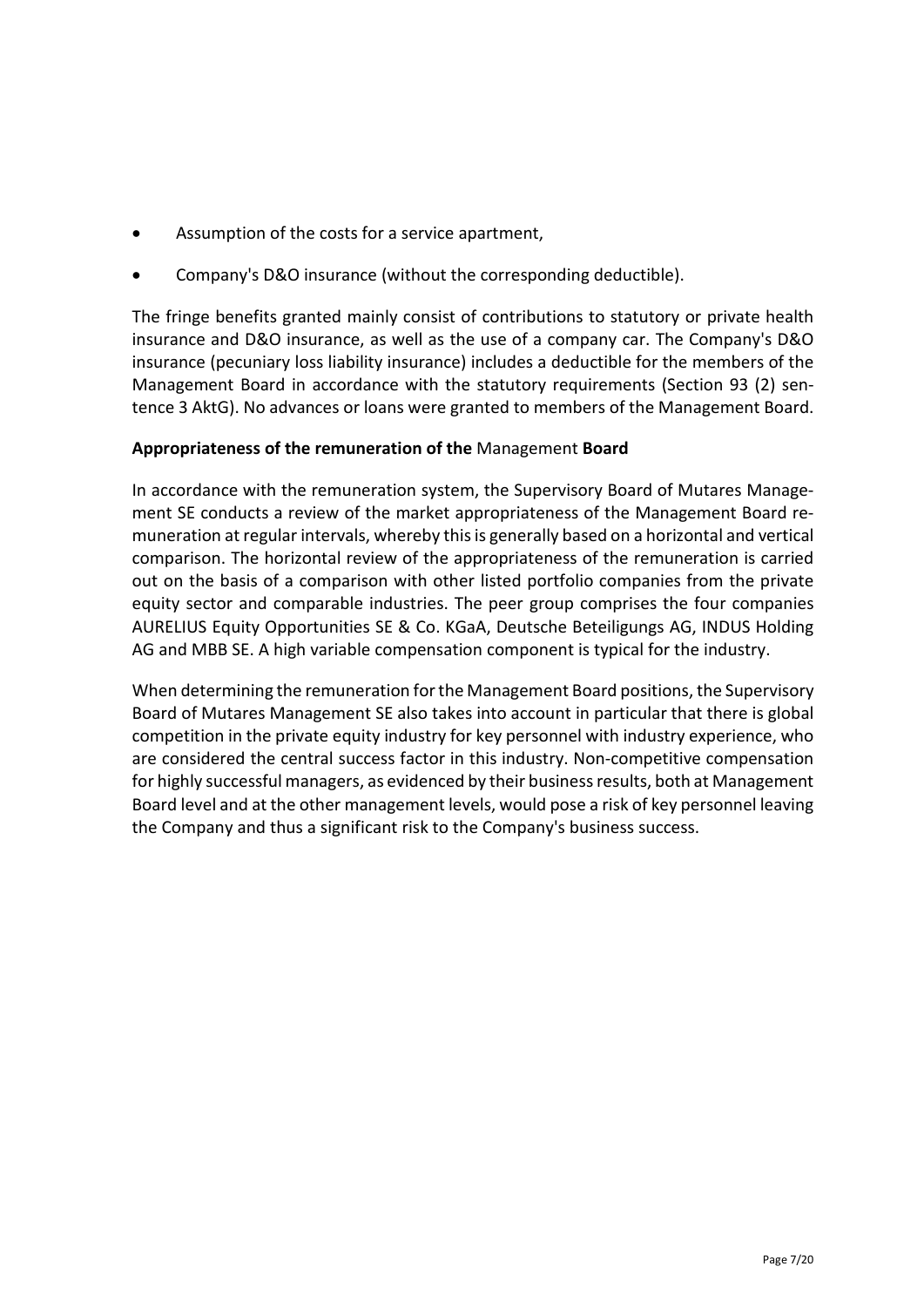# **Compensation granted and owed in the financial year 2021**

The following tables show the compensation granted and owed individually in accordance with section 162 (1) sentence 1 AktG to the members of the Management Board in office in the financial year 2021. This relates to the fixed compensation and fringe benefits granted in the financial year 2021, the bonus for the 2021 financial year and the multi-year variable compensation.

Compensation is deemed to have been granted within the meaning of Section 162 (1) sentence 1 AktG if it actually, i.e. in fact, accrues to the board member and thus becomes part of his or her assets, irrespective of whether the accrual is made in fulfilment of an obligation or without legal basis. In the following table, compensation is also deemed to have been granted within the meaning of Section 162 (1) sentence 1 AktG if the underlying one-year or multi-year activity has been performed in full by the end of the financial year and the compensation is not transferred to the recipient's account until the beginning of the next financial year. The amounts reported from the bonus correspond to the payments for the financial year 2021, as the underlying service was performed in full by the end of the financial year on 31 December 2021 and the bonus was therefore earned in full (performance period: January 2021 to December 2021, payment expected in April 2022). The bonus for the financial year 2021 is therefore regarded as compensation granted within the meaning of section 162 (1) sentence 1 AktG. The stock options granted in the financial year 2021 under the 2021 SOP and the 2019 SOP are considered to have been granted in the financial year 2021 and are measured at their fair value at the time of grant. In calculating the fair value, recourse was made to a recognized valuation method, namely the Cox-Ross-Rubinstein binomial model.

Compensation shall be deemed to be owed within the meaning of Section 162 (1) sentence 1 AktG if the Company has a legally existing obligation towards a member of a governing body which is due but not yet fulfilled.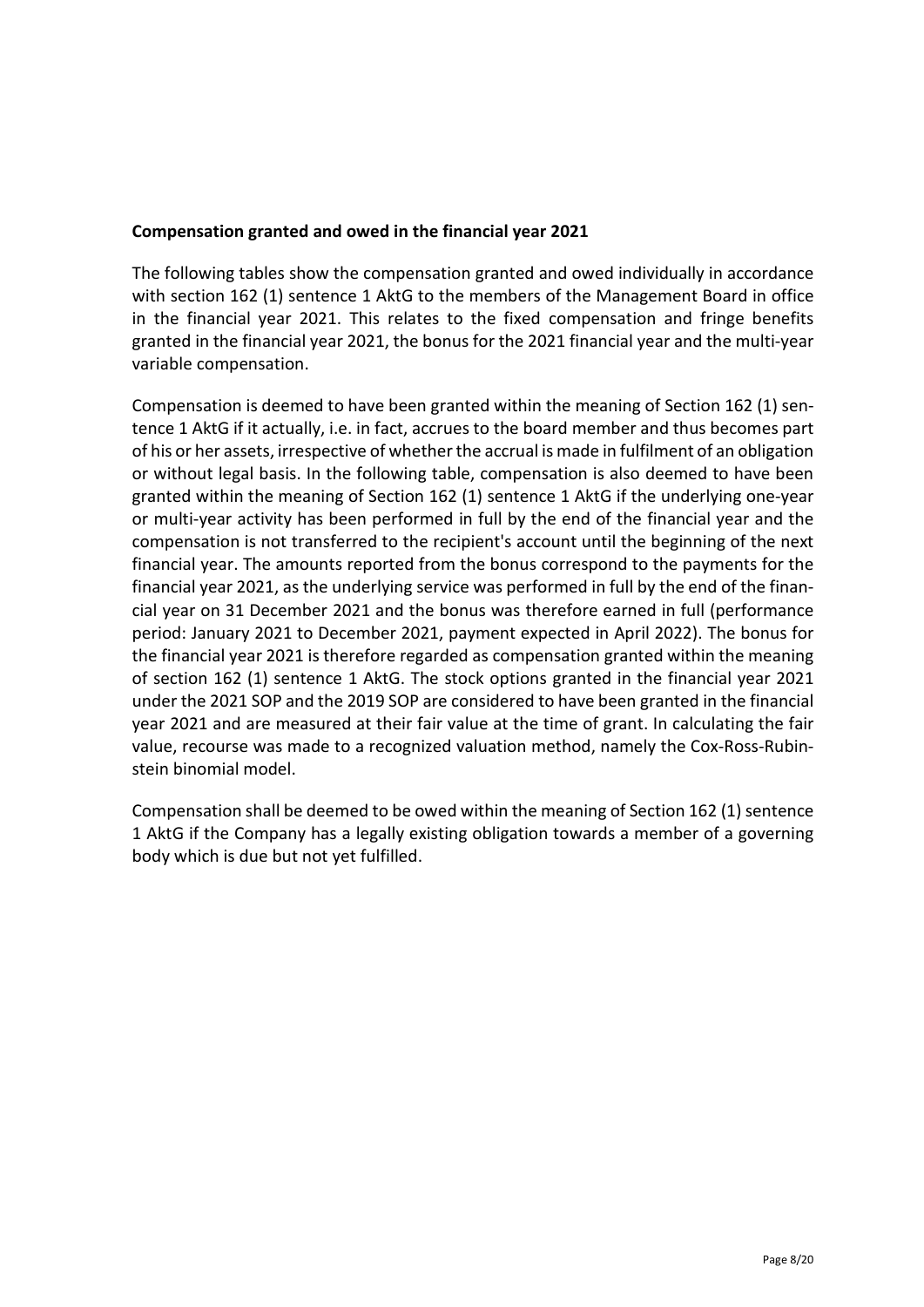| <b>REMUNERATION</b><br><b>GRANTED AND</b><br><b>OWED</b>                               |                   | Robin Laik, CEO |                   |             |                   | <b>Mark Friedrich, CFO</b> |                   |             |
|----------------------------------------------------------------------------------------|-------------------|-----------------|-------------------|-------------|-------------------|----------------------------|-------------------|-------------|
|                                                                                        |                   | 2021            | 2020              |             | 2021              |                            | 2020              |             |
|                                                                                        | IN<br><b>TEUR</b> | <b>IN %</b>     | IN<br><b>TEUR</b> | <b>IN %</b> | IN<br><b>TEUR</b> | <b>IN %</b>                | IN<br><b>TEUR</b> | <b>IN %</b> |
| Basic remunera-<br>tion                                                                | 1,000             | 21%             | 800               | 26 %        | 500               | 21%                        | 400               | 25 %        |
| Fringe benefits*                                                                       | 78                | 2 %             | 9                 | 0%          | 89                | 4 %                        | 24                | 2 %         |
| Total fixed re-<br>muneration                                                          | 1,078             |                 | 809               |             | 589               |                            | 424               |             |
| Short-term vari-<br>able compensa-<br>tion                                             |                   |                 |                   |             |                   |                            |                   |             |
| <b>Bonus 2021</b>                                                                      | 3,000             | 63%             |                   |             | 1,500             | 62%                        |                   |             |
| <b>Bonus 2020</b>                                                                      |                   |                 | 2,004             | 64 %        |                   |                            | 1,002             | 64 %        |
| Long-term vari-<br>able compensa-<br>tion                                              |                   |                 |                   |             |                   |                            |                   |             |
| AOP 2019                                                                               | 278               | 6 %             | 311               | 10%         | 139               | 6 %                        | 156               | 10%         |
| AOP 2021                                                                               | 411               | 8%              |                   |             | 206               | 8%                         |                   |             |
| Other                                                                                  |                   |                 |                   |             |                   |                            |                   |             |
| Total (total com-<br>pensation within<br>the meaning of<br>162<br>(1)<br>Sec.<br>AktG) | 4,767             | 100 %           | 3,124             | 100 %       | 2,434             | 100 %                      | 1,582             | 100 %       |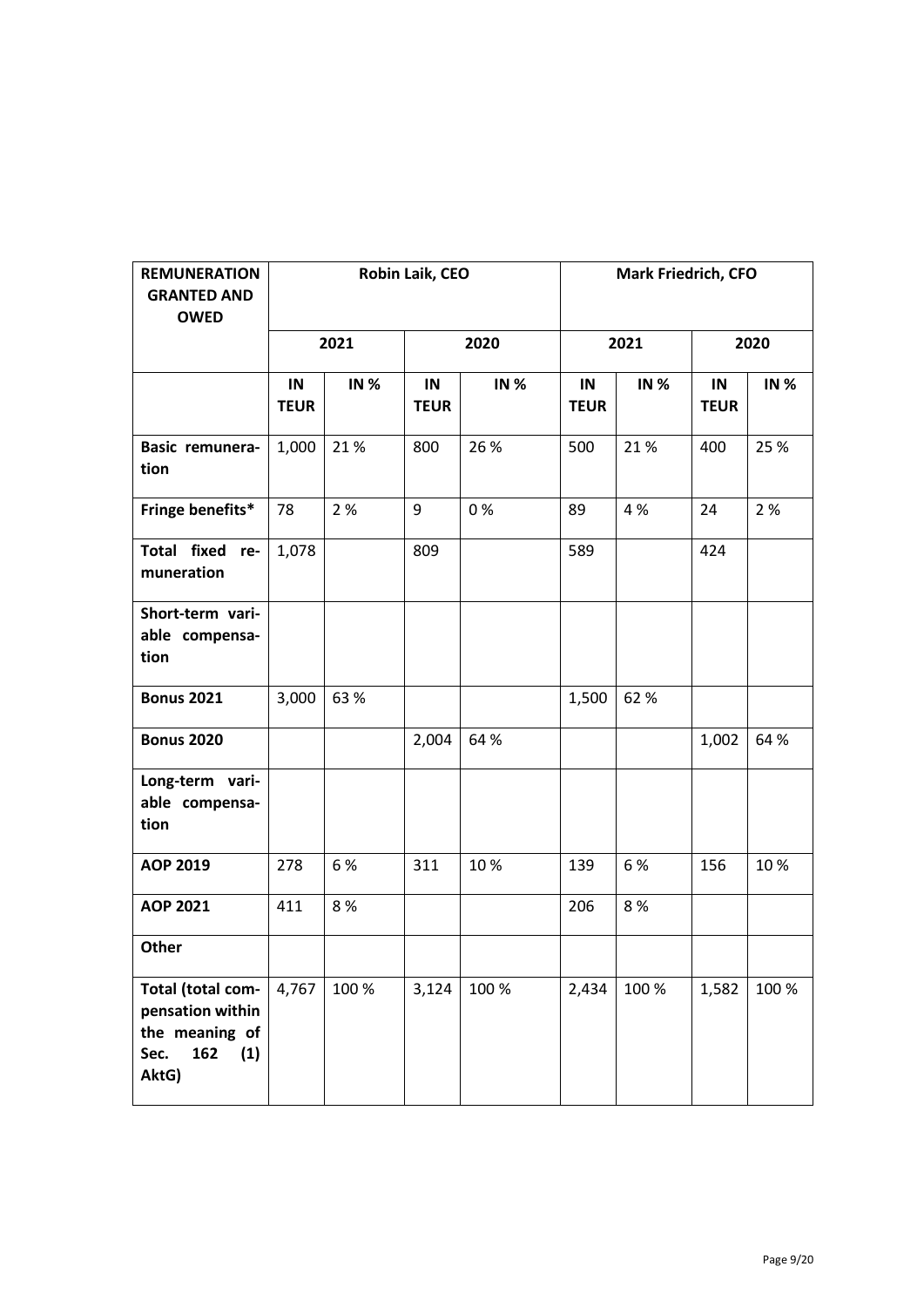| <b>REMUNE</b><br><b>RATION</b>                       |                   |             | Johannes Laumann, CIO |             | Dr. Kristian Schleede, CRO |             |                  |             |  |
|------------------------------------------------------|-------------------|-------------|-----------------------|-------------|----------------------------|-------------|------------------|-------------|--|
| <b>GRANTED</b><br><b>AND</b><br><b>OWED</b>          | 2021              |             | 2020                  |             | 2021                       |             | 2020             |             |  |
|                                                      | IN<br><b>TEUR</b> | <b>IN %</b> | IN<br><b>TEUR</b>     | <b>IN %</b> | <b>IN TEUR</b>             | <b>IN %</b> | <b>IN TEUR</b>   | <b>IN %</b> |  |
| Basic re-<br>munera-<br>tion                         | 500               | 20%         | 400                   | 25 %        | 460                        | 20%         | 390              | 28 %        |  |
| Fringe be-<br>nefits*                                | 101               | 4 %         | 27                    | 2 %         | 74                         | 3 %         | $\boldsymbol{9}$ | 1%          |  |
| <b>Total</b><br>fi-<br>xed<br>re-<br>munera-<br>tion | 601               |             | 427                   |             | 534                        |             | 399              |             |  |
| Short-<br>term vari-<br>able com-<br>pensation       |                   |             |                       |             |                            |             |                  |             |  |
| <b>Bonus</b><br>2021                                 | 1,500             | 61%         |                       |             | 1,500                      | 66 %        |                  |             |  |
| <b>Bonus</b><br>2020                                 |                   |             | 1,002                 | 63%         |                            |             | 1,002            | 72 %        |  |
| Long-<br>term vari-<br>able com-<br>pensation        |                   |             |                       |             |                            |             |                  |             |  |
| AOP 2019                                             | 139               | 6%          | 156                   | 10%         |                            |             |                  |             |  |
| <b>AOP 2021</b>                                      | 206               | 8 %         |                       |             |                            |             |                  |             |  |
| Other                                                |                   |             |                       |             | 250                        | 11%         |                  |             |  |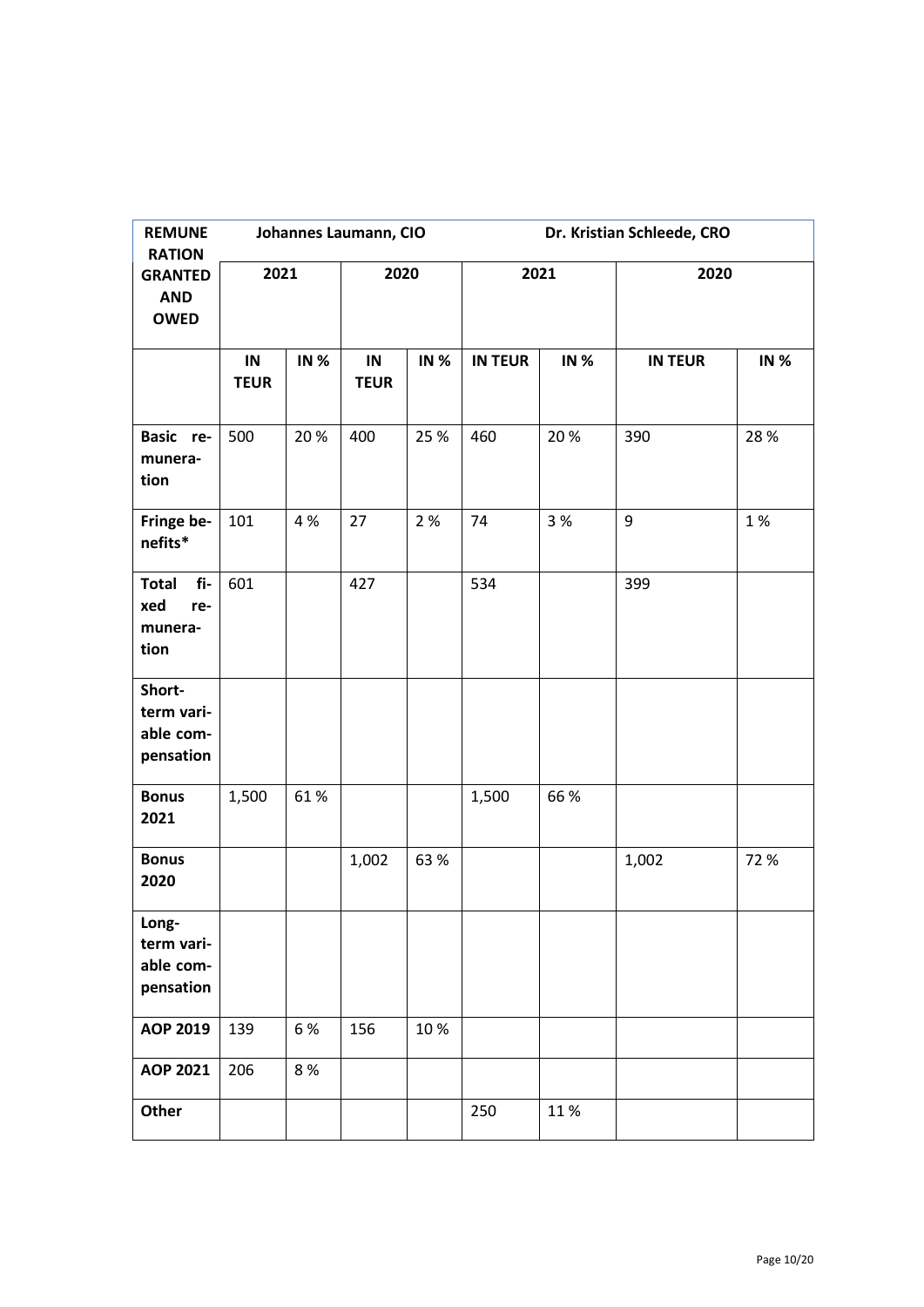| Total (to-  | 2,446 | 100 | 1,585 | 100  | 2,284 | 100 % | 1,401 | 100 % |
|-------------|-------|-----|-------|------|-------|-------|-------|-------|
| tal<br>com- |       | %   |       | $\%$ |       |       |       |       |
| pensation   |       |     |       |      |       |       |       |       |
| within      |       |     |       |      |       |       |       |       |
| the         |       |     |       |      |       |       |       |       |
| meaning     |       |     |       |      |       |       |       |       |
| of<br>Sec.  |       |     |       |      |       |       |       |       |
| (1)<br>162  |       |     |       |      |       |       |       |       |
| AktG)       |       |     |       |      |       |       |       |       |
|             |       |     |       |      |       |       |       |       |

\*The Company maintains directors' and officers' liability insurance (D&O insurance) for the members of its corporate bodies. The pro-rata amount attributable to the individual Management Board members is included in the fringe benefits.

# **Third party services**

The members of the Management Board participate in the Company's participation model for indirect participation of the members of the Management Board and selected employees in the operating subsidiaries via investments from their private assets. This involves participation in the relevant cash flows between the Company and the subsidiaries. Relevant cash inflows are inflows in the form of dividend or profit distributions, other distributions/payments from the share capital and/or repayments of acquired shareholder loans.

As participation in the Company's shareholding program is financed from the private assets of the Management Board members, the benefits are not promised or granted as consideration for or with regard to the Management Board activity, but with regard to the respective privately financed participation as (indirect) shareholder of the operating subsidiaries. In addition, the benefits are not in the abstract likely to give rise to conflicts of interest with regard to the activity as a member of the Management Board. Nevertheless, as a matter of precaution, they are presented as third-party benefits in accordance with § 162 (2) no. 1 AktG.

The members of the Management Board were promised and granted the following benefits in connection with the Company's participation model in financial year 2021:

Benefits in the amount of EUR 372 thousand were promised and granted to Mr. Robin Laik by Nexive Beteiligungs GmbH & Co. KG and EUR 150 thousand by SABO Beteiligungs GmbH & Co. KG in the financial year 2021.

Benefits in the amount of EUR 124 thousand were promised and granted to Mr. Mark Friedrich by Nexive Beteiligungs GmbH & Co. KG and benefits in the amount of EUR 50 thousand were promised and granted by SABO Beteiligungs GmbH & Co. KG in the financial year 2021.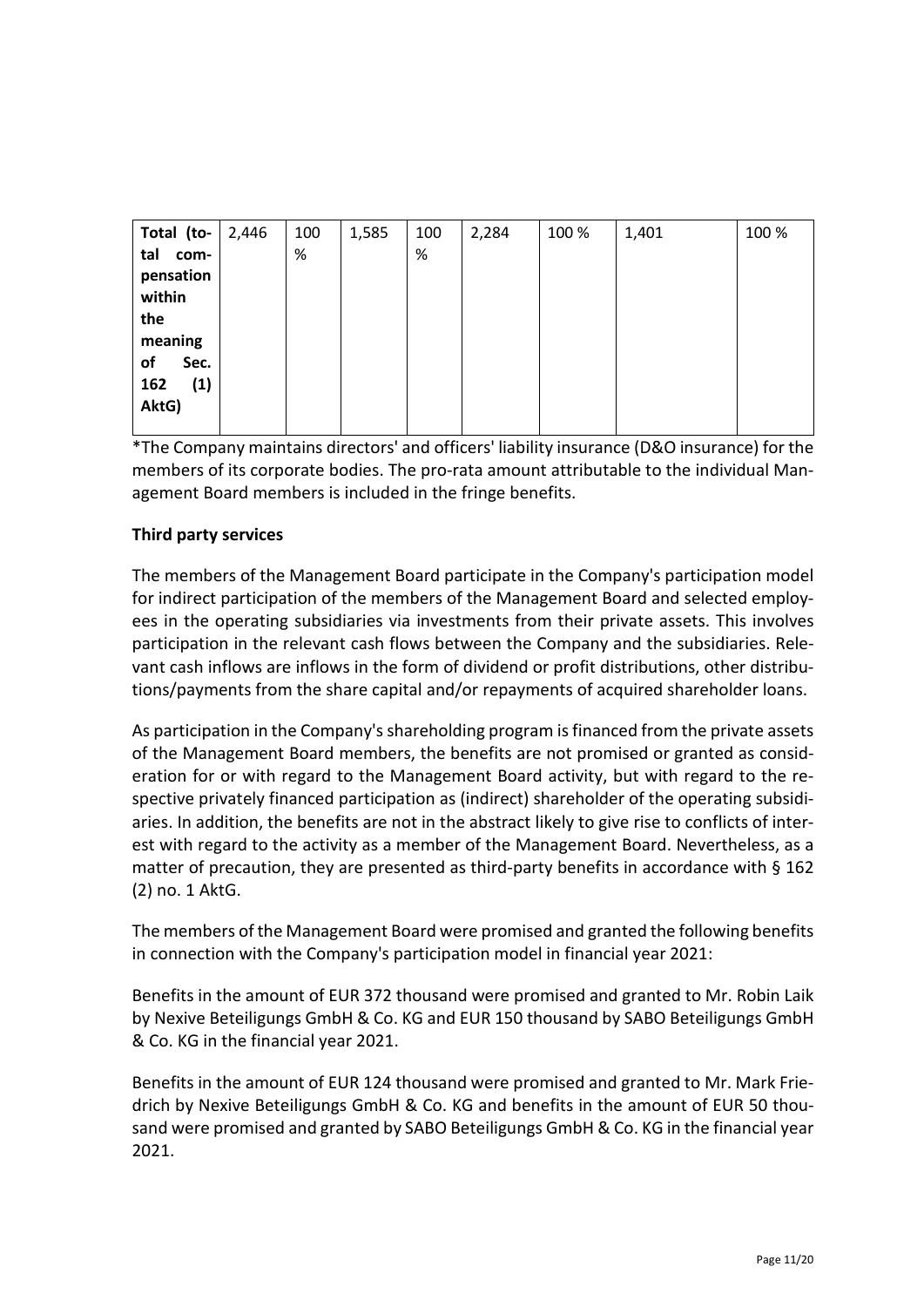Benefits amounting to EUR 186 thousand were promised and granted to Mr. Johannes Laumann by Nexive Beteiligungs GmbH & Co. KG and benefits amounting to EUR 75 thousand by SABO Beteiligungs GmbH & Co. KG in the financial year 2021.

Benefits amounting to EUR 62 thousand were promised and granted to Dr. Kristian Schleede by Nexive Beteiligungs GmbH & Co. KG and benefits amounting to EUR 25 thousand by SABO Beteiligungs GmbH & Co. KG in the financial year 2021.

Beyond this, no benefits were promised or granted to the Management Board members by a third party with regard to their Management Board activities.

# **Outlook - change in the basic features of the compensation system in 2022**

The Supervisory Board of Mutares Management SE will adopt a new remuneration system in the financial year 2022 that takes into account the changes in the legal requirements for management board remuneration from the Act Implementing the Second Shareholders' Rights Directive (ARUG II). The remuneration system shall be submitted to the next Annual General Meeting of the Company for approval pursuant to Section 120a (1) AktG.

### **Supervisory Board compensation**

### **Remuneration of the members of the Supervisory Board of Mutares SE & Co. KGaA**

The current remuneration of the members of the Company's Supervisory Board was determined by resolution of the Company's Annual General Meeting on 23 May 2019. The members of the Supervisory Board of the Company receive a fixed basic remuneration of EUR 15 thousand p.a. The Chairman of the Supervisory Board receives a fixed basic remuneration of EUR 45 thousand and his deputy receives a fixed basic remuneration of EUR 22.5 thousand for the respective financial year of the Company. As the Supervisory Board currently consists of a Chairman, a Deputy Chairman and two other members, the total basic remuneration of the members of the Supervisory Board of the Company amounted to EUR 97.5 thousand in the financial year 2021. For work on a committee of the Supervisory Board, the Chairman of the committee receives EUR 7.5 thousand and each other member of the committee receives EUR 2.5 thousand for the respective financial year of the Company. The Company has an Audit Committee, to which Dr. Axel Müller, as Chairman and Mr. Volker Rofalski belong. In addition to the aforementioned remuneration, the members of the Supervisory Board are reimbursed for expenses incurred in the performance of their duties, which also include any value-added tax incurred.

The compensation is payable at the end of the respective financial year. Supervisory Board members who are members of the Supervisory Board, a committee, chair/deputy chair of the Supervisory Board or chair of the Audit Committee for only part of the financial year shall receive remuneration on a pro rata basis.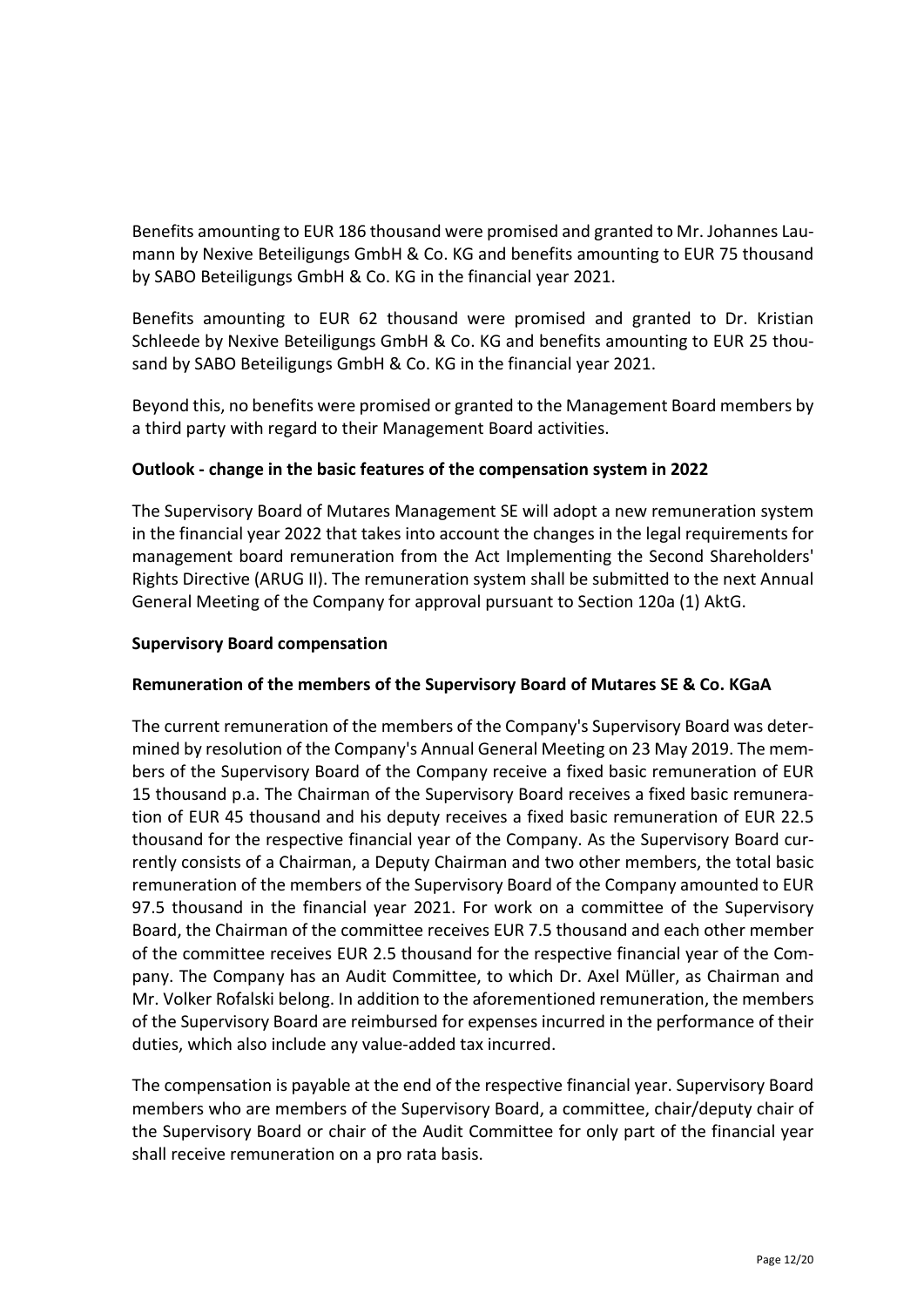For the individual members of the Supervisory Board of the Company, the compensation pursuant to Section 162 (1) Sentence 1 of the German Stock Corporation Act (AktG) for the financial year 2021 and 2020 presented below resulted, whereby the compensation of the members of the Supervisory Board included therein reflects the "compensation granted and owed" pursuant to Section 162 (1) Sentence 1 of the German Stock Corporation Act (AktG) as understood above under Compensation *granted and owed in the financial year 2021*.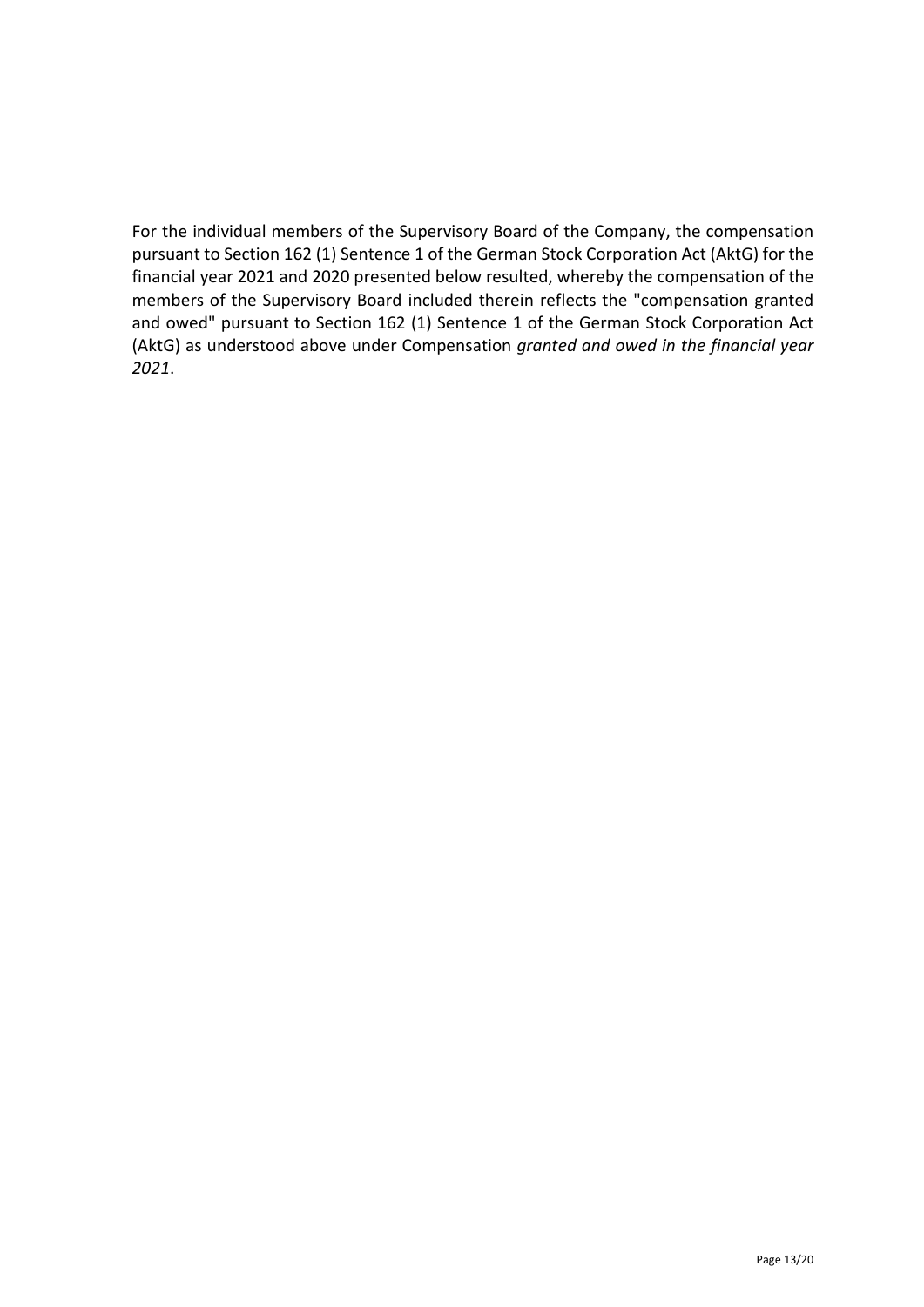| <b>Acting</b><br><b>Members of the</b><br><b>Supervisory Board</b><br>of<br><b>Mutares SE &amp; Co. K</b><br>GaA | Year |         | <b>Basic re-</b><br>munera-<br>tion | <b>Additional</b><br>remunera-<br>tion for<br>committee<br>work | <b>Total com-</b><br>pensation<br>within the<br>meaning of<br>Sec. 162 (1)<br><b>AktG</b> |
|------------------------------------------------------------------------------------------------------------------|------|---------|-------------------------------------|-----------------------------------------------------------------|-------------------------------------------------------------------------------------------|
|                                                                                                                  | 2021 | in TEUR | 45.0                                | 2.5                                                             | 47.5                                                                                      |
| Rofalski<br><b>Volker</b>                                                                                        |      | in %    | 95%                                 | 5%                                                              | 100%                                                                                      |
| (Chairman)                                                                                                       | 2020 | in TEUR | 45.0                                | 2.5                                                             | 47.5                                                                                      |
|                                                                                                                  |      | in %    | 95%                                 | 5%                                                              | 100%                                                                                      |
|                                                                                                                  | 2021 | in TEUR | 22.5                                | 7.5                                                             | 30.0                                                                                      |
| <b>Müller</b><br>Axel<br>Dr.                                                                                     |      | in %    | 75%                                 | 25%                                                             | 100%                                                                                      |
| (Vice Chairman)                                                                                                  | 2020 | in TEUR | 22.5                                | 7.5                                                             | 30.0                                                                                      |
|                                                                                                                  |      | in %    | 75%                                 | 25%                                                             | 100%                                                                                      |
|                                                                                                                  | 2021 | in TEUR | 15.0                                | 0.0                                                             | 15.0                                                                                      |
| Lothar<br>Dr.<br>Koni-                                                                                           |      | in %    | 100%                                | 0%                                                              | 100%                                                                                      |
| arski                                                                                                            | 2020 | in TEUR | 15.0                                | 0.0                                                             | 15.0                                                                                      |
|                                                                                                                  |      | in %    | 100%                                | 0%                                                              | 100%                                                                                      |
|                                                                                                                  | 2021 | in TEUR | 15.0                                | 0.0                                                             | 15.0                                                                                      |
| Prof. Dr.<br>Micha                                                                                               |      | in $%$  | 100%                                | 0%                                                              | 100%                                                                                      |
| <b>Bloching</b>                                                                                                  | 2020 | in TEUR | 15.0                                | 0.0                                                             | 15.0                                                                                      |
|                                                                                                                  |      | in %    | 100%                                | 0%                                                              | 100%                                                                                      |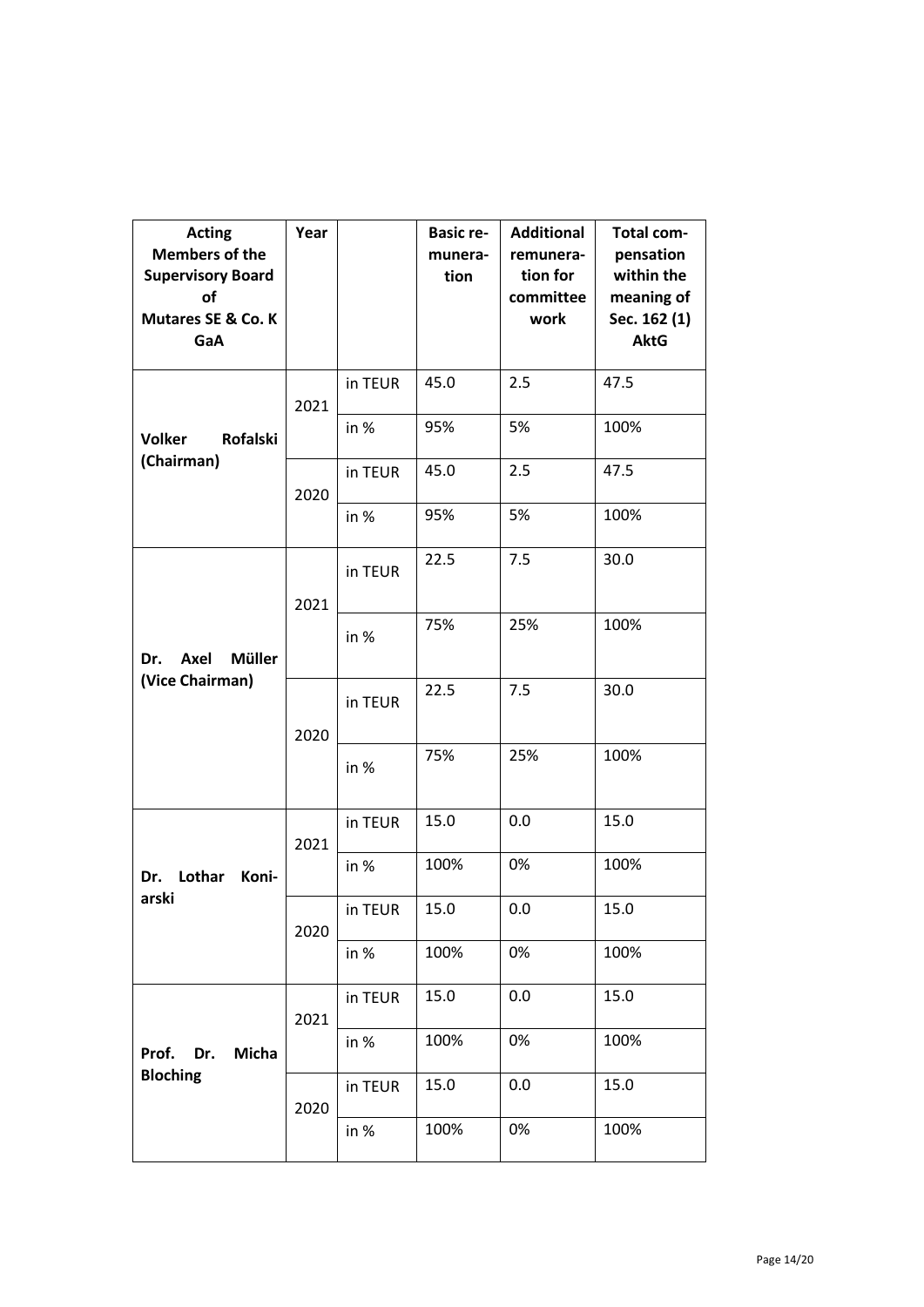| Total<br>tion | compensa- $ 2021$ |      | 97.5 | 10.0 | 107.5 |
|---------------|-------------------|------|------|------|-------|
|               |                   | 2020 | 97.5 | 10.0 | 107.5 |

In addition, the Company maintains a directors' and officers' liability insurance policy (D&O insurance) for the members of its corporate bodies. Of the D&O insurance premium paid in the financial year 2021, EUR 72 thousand is attributable pro rata to each member of the Company's Supervisory Board.

# **Remuneration of the members of the Supervisory Board of Mutares Management SE**

The remuneration of the members of the Supervisory Board of Mutares Management SE was resolved at the Annual General Meeting of Mutares Management SE on 9 April 2019. The members of the Supervisory Board of Mutares Management SE receive a fixed basic remuneration of EUR 40 thousand p.a. The Chairman of the Supervisory Board receives a fixed basic remuneration of EUR 80 thousand and his deputy receives a fixed basic remuneration of EUR 60 thousand for the respective financial year of the Company. As the Supervisory Board currently consists of a Chairman, a Deputy Chairman and two other members, the total basic remuneration of the Supervisory Board members amounted to EUR 220 thousand in the financial year 2021. The Supervisory Board of Mutares Management SE has no committees.

| Incumbent<br><b>Members of the</b><br><b>Supervisory Board</b><br>οf<br><b>Mutares Manage-</b><br>ment SE | Year |         | <b>Basic remu-</b><br>neration | <b>Additional remu-</b><br>neration for com-<br>mittee work | Total compensa-<br>tion within the<br>meaning of Sec.<br>162 (1) AktG |
|-----------------------------------------------------------------------------------------------------------|------|---------|--------------------------------|-------------------------------------------------------------|-----------------------------------------------------------------------|
|                                                                                                           | 2021 | in TEUR | 80.0                           | 0                                                           | 80.0                                                                  |
| Prof. Dr.<br>Micha<br>(Chair-<br><b>Bloching</b>                                                          |      | in $%$  | 100%                           | 0%                                                          | 100%                                                                  |
| man)                                                                                                      | 2020 | in TEUR | 80.0                           | 0                                                           | 80.0                                                                  |
|                                                                                                           |      | in %    | 100%                           | 0%                                                          | 100%                                                                  |

### **Remuneration of the Supervisory Board of Mutares Management SE**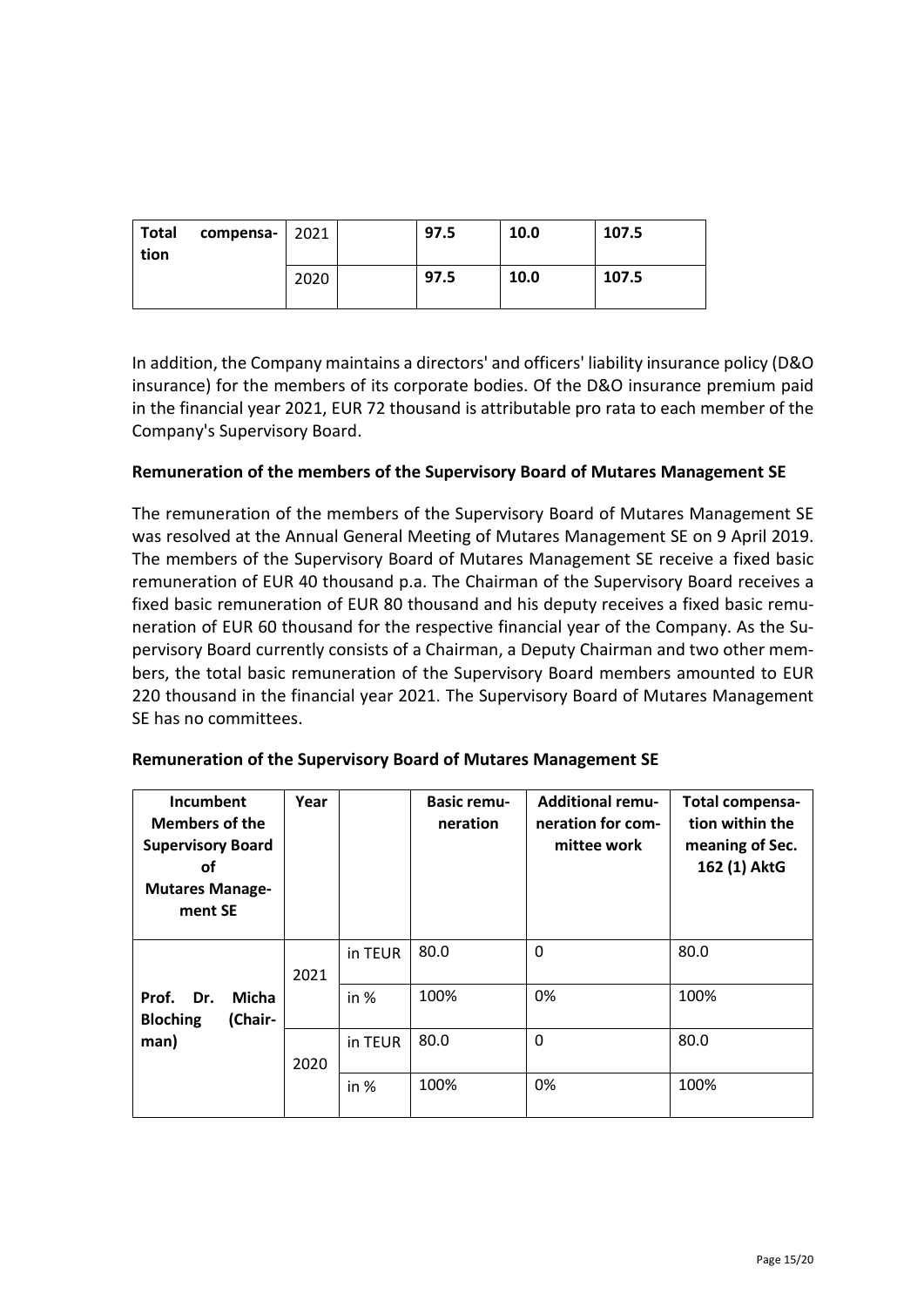|                                   | 2021 | in TEUR | 60.0  | $\mathbf 0$ | 60.0  |
|-----------------------------------|------|---------|-------|-------------|-------|
| Dr. Lothar Koniar-                |      | in %    | 100%  | 0%          | 100%  |
| ski (Vice Chairman)               | 2020 | in TEUR | 52.0  | $\mathbf 0$ | 52.0  |
|                                   |      | in %    | 100%  | 0%          | 100%  |
|                                   | 2021 | in TEUR | 40.0  | $\mathbf 0$ | 40.0  |
| Dr. Axel Müller                   | 2020 | in %    | 100%  | 0%          | 100%  |
|                                   |      | in TEUR | 20.0  | $\mathbf 0$ | 20.0  |
|                                   |      | in %    | 100%  | 0%          | 100%  |
|                                   | 2021 | in TEUR | 40.0  | $\pmb{0}$   | 40.0  |
| <b>Volker Rofalski</b>            |      | in %    | 100%  | 0%          | 100%  |
|                                   | 2020 | in TEUR | 48.0  | $\mathbf 0$ | 48.0  |
|                                   |      | in %    | 100%  | 0%          | 100%  |
| <b>Total</b><br>compensa-<br>tion | 2021 |         | 220.0 | $\mathbf 0$ | 220.0 |
|                                   | 2020 |         | 200.0 | $\mathbf 0$ | 200.0 |

### **Remuneration of Mutares Management SE as General Partner**

Mutares Management SE as general partner receives an annual remuneration, independent of profit and loss, in the amount of 4% of its share capital, plus any value added tax due, for assuming the management of the Company and the liability pursuant to Section 7 (7) of the Company's Articles of Association. For the financial year 2021, this remuneration amounted to EUR 4,800.00.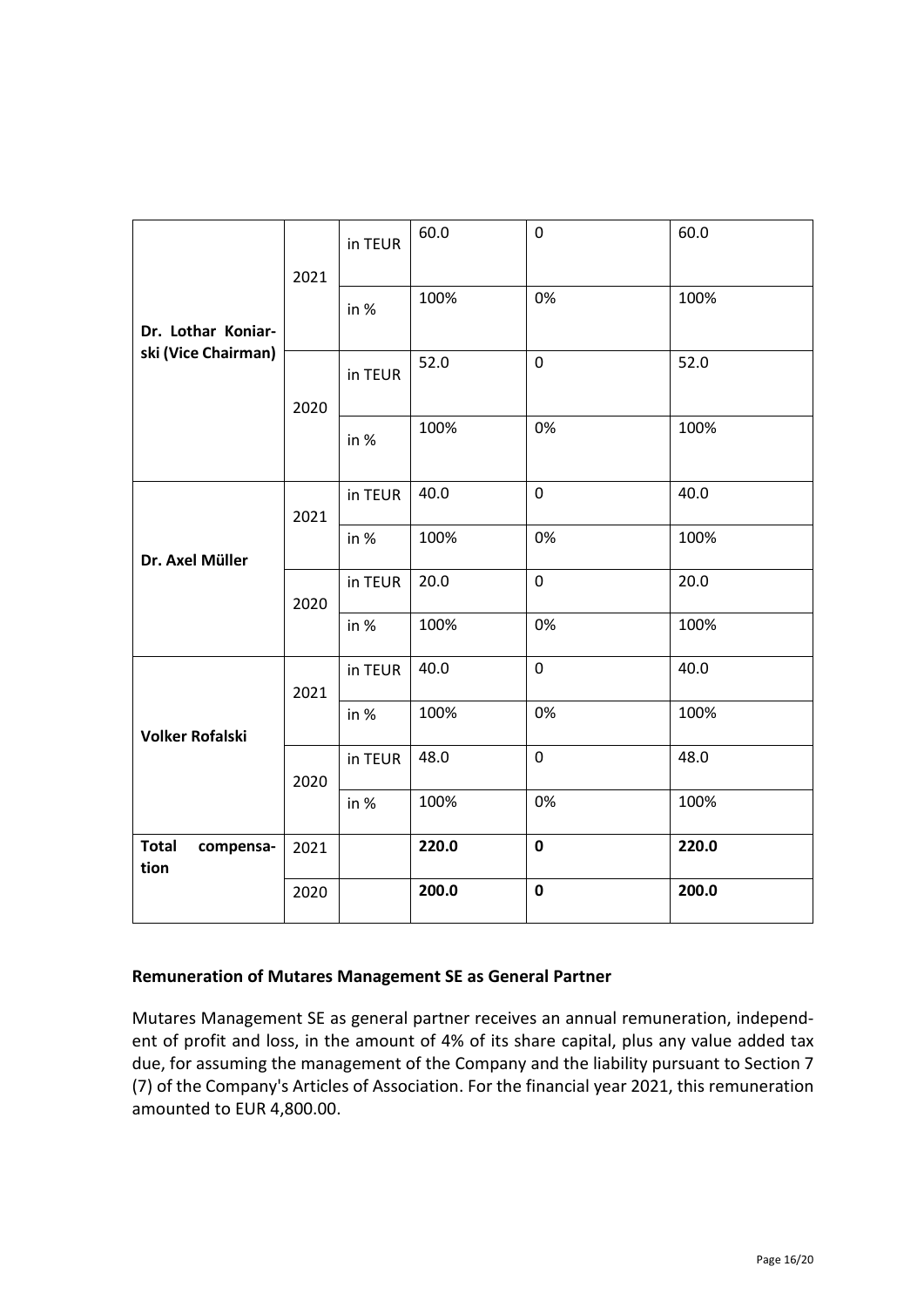# **Comparative presentation of earnings development and annual change in compensation**

In accordance with § 162 (1) sentence 2 no. 2 AktG, the following overview presents the relative development of the compensation granted and owed to the members of the Management Board and Supervisory Board in the respective financial year compared with the development of the Company's earnings. A comparative presentation of Management Board compensation with the compensation of employees on a full-time equivalent basis pursuant to  $\S$  162 (1) sentence 2 no. 2 AktG is provided in accordance with  $\S$  26j (2) sentence 2 EGAktG only for the financial years 2020/ 2021.

The development of earnings is generally presented on the basis of the development of the Company's net profit for the year in accordance with section 275 (2) no. 17 HGB. Since the remuneration of the members of the Management Board also depends to a significant extent on the development of Group key figures, the development of the IFRS consolidated net profit reported in the consolidated financial statements is also presented as the earnings performance of the Mutares Group.

The comparison with the average compensation of employees is based on the current first management level of the Mutares Group. The employees of the individual operating investees are not taken into account.

The chart shows the percentage development in the respective year compared to the previous year and includes, among other things, the ancillary costs for D&O insurance.

| Financial year                          | 2021    | 2020 | 2019  | 2018   | 2017 |
|-----------------------------------------|---------|------|-------|--------|------|
| <b>Earnings performance</b>             |         |      |       |        |      |
| Consolidated<br>income<br>net<br>(IFRS) | 2,144 % | 18%  | 39 %  | $-73%$ | 66 % |
| Net income for the year (HGB)           | 52 %    | 48 % | 12%   | 14 %   | 219% |
| Average employee compen-<br>sation      |         |      |       |        |      |
|                                         | 50%     |      |       |        |      |
| Management Board compen-<br>sation      |         |      |       |        |      |
| Robin Laik                              | 53 %    | 58%  | $-1%$ | 38%    | 21%  |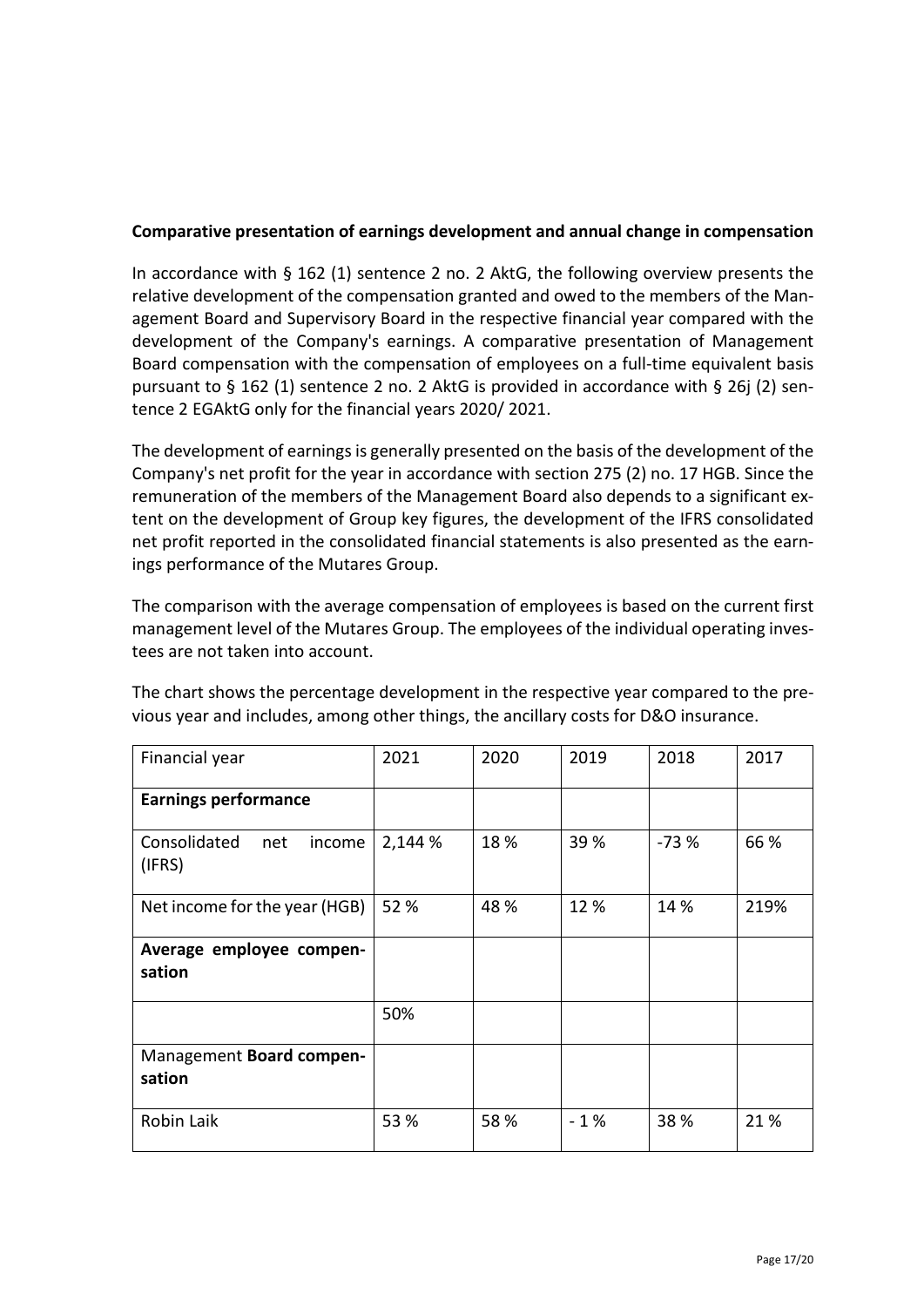| Mark Friedrich            | 54 %  | 57 %   | 9%     | 42 %   | 13 %  |
|---------------------------|-------|--------|--------|--------|-------|
| Johannes Laumann *        | 54 %  | 90%    |        |        |       |
| Dr. Kristian Schleede     | 63 %  | 49 %   | 10%    | 108 %  | 6 %   |
| Dr. Wolf Cornelius        |       |        | $-5%$  | 46 %   | 52 %  |
| Dr. Axel Geuer            |       |        |        | $-42%$ | 17%   |
| Supervisory Board compen- |       |        |        |        |       |
| sation                    |       |        |        |        |       |
| Prof. Dr. Micha Bloching  | 62%   | $-5%$  | 18%    | 16 %   | $-5%$ |
| Volker Rofalski           | 55 %  | $-23%$ | 45 %   | 90 %   | $-8%$ |
| Dr. Lothar Koniarski **   | 96 %  | $-5%$  | 179 %  |        |       |
| Dr. Axel Müller ***       | 144 % | $-11%$ | 147 %  |        |       |
| Dr. Ulrich Hauck****      |       |        | $-69%$ | 49 %.  | $-8%$ |

\* Appointed to the Management Board effective 1 June 2019

\*\*Supervisory Board since 21 July 2018

\*\*\* Supervisory Board since 2 August 2018

\*\*\*\* Supervisory Board until 31 March 2019

Munich, 6 April 2022

**For Mutares Management SE For the Supervisory Board**

Robin Laik Volker Rofalski Chairman of the Management Board Chairman of the Supervisory Board

Mark Friedrich Member of the Management Board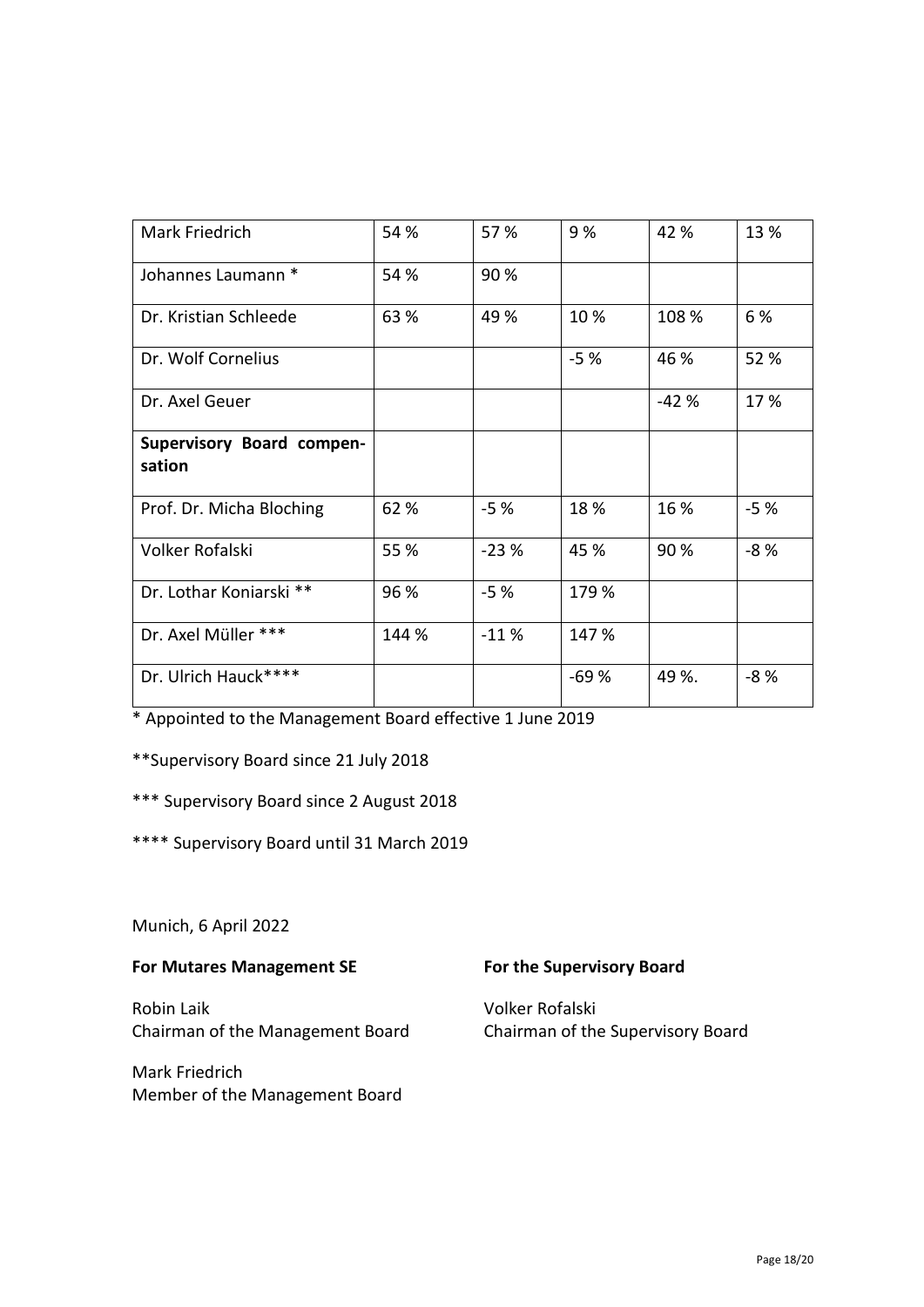**TRANSLATION**

– German version prevails –

**AUDITOR'S REPORT**

To Mutares SE & Co. KGaA, Munich/Germany

### **Report on the audit of the remuneration report**

We have audited the attached remuneration report including the related disclosures of Mutares SE & Co. KGaA, Munich/Germany, for the financial year from 1 January to 31 December 2021, prepared to comply with Sec. 162 German Stock Corporation Act (AktG).

#### **Responsibilities of the executive directors and the supervisory board**

The executive directors and the supervisory board of Mutares SE & Co. KGaA, Munich/Germany, are responsible for the preparation of the remuneration report including the related disclosures, which comply with the requirements of Sec. 162 AktG. The executive directors and the supervisory board are also responsible for internal controls deemed necessary to enable the preparation of the remuneration report including the related disclosures that are free from material misstatement, whether due to fraud or error.

#### **Auditor's responsibilities**

It is our responsibility to form an opinion based on our audit of this remuneration report including its related disclosures. We conducted our audit in compliance with German Generally Accepted Standards for Financial Statement Audits promulgated by the Institut der Wirtschaftsprüfer (IDW). According to these we have to fulfil professional obligations and plan and conduct the audit in such a way that we obtain reasonable assurance as to whether the remuneration report and the related disclosures are free from material misstatements.

An audit includes the conduct of audit procedures to obtain audit evidence for the amounts stated in the remuneration report including the related disclosures. Selecting the audit procedures is in the German Public Auditor's professional judgement. This includes the assessment of the risk of material misstatements of the remuneration report and its related disclosures, whether due to fraud or error. When assessing these risks, the auditor considers the internal control relevant for the preparation of the remuneration report including its related disclosures. The aim is to plan and conduct audit procedures that are appropriate in the circumstances given, however, the aim is not to issue an audit opinion on the